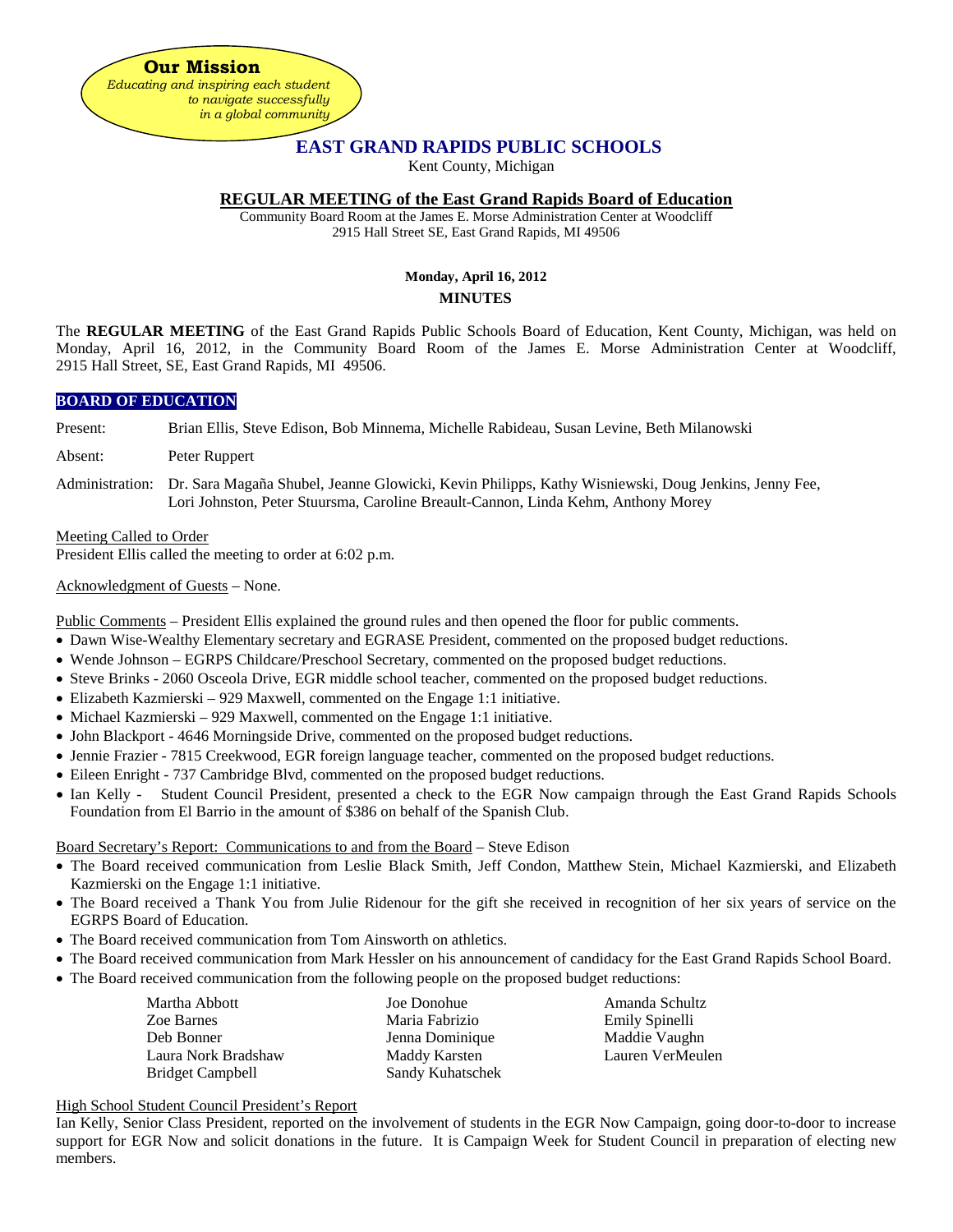#### **PRESENTATION/DISCUSSION**

Proposed K-12 Math and Integration of Common Core (Enclosure #6)

Jeanne Glowicki introduced math teachers, Mark Pullen, Dale Streeter, and Tim Farmer, who will present on the Proposed K-12 Math and Integration of Common Core. An overview of the presentation was outlined. Common Core standards were explained. K-12 Mathematics Curriculum will be two-tiered, with GLCE/HSCE and CC.

Mark Pullen, elementary math teacher, presented on the proposal for the elementary level and Common Core. Dale Streeter, middle school math teacher, presented on the middle school and Common Core, explaining that Common Core is more detailed than the Grade Level Content Expectations. Tim Farmer, high school math teacher, presented on the high school content expectations and the integration of Common Core in mathematical practices and standards. Jeanne Glowicki summarized the Integration of Common Core as presented to the Board. A discussion was held with questions and answers from the Board.

First Reading of Revised Policy #4510 – Computer Network (Enclosure #7) Jenny Fee presented a background and overview of revised Policy #4510 as detailed in Enclosure #7.

First Reading of Revised Policy #7630 – Graduation Requirements (Enclosure #8) Jenny Fee presented a background and overview of revised Policy #7630 as detailed in Enclosure #8.

First Reading of Revised Policy #8315 – Honesty Policy (Enclosure #9) Jenny Fee presented a background and overview of revised Policy #8315 as detailed in Enclosure #9.

First Reading of Revised Policy #8320 – Student Use of Electronic Devices (Enclosure #10) Jenny Fee presented a background and overview of revised Policy #8320 as detailed in Enclosure #10.

A discussion was held with questions and answers from the Board.

Recognition of Teacher and Staff Appreciation May 7-11, 2012 – Dr. Shubel

Dr. Shubel announced that Teacher and Staff Appreciation Week is May 7-11, 2012, and she thanked our teachers and support staff for their dedication and commitment to our students. Our many parent volunteers were also recognized for their involvement in our community.

### **ACTION ITEMS - CONSENT AGENDA**

Background: In order to save time during the meeting, we are using a Consent Agenda. Items in the Consent Agenda include those that are routine or have been previously discussed by the Board of Education. Any Board Member may request to have any item removed for a separate discussion and vote.

Recommendation: Motion to approve the items in the Consent Agenda, Numbers 12-17.

Approval of Minutes of REGULAR Meeting of 3/12/2012 (Enclosure #12) Approval of Payment of Bills for March 2012 (Enclosure #13) Approval of Proposed AP English (Enclosure #14) Approval of Proposed Environmental Science (Enclosure #15) Approval of Overnight Trip – Wealthy (Enclosure #16) Acceptance of Grants from the East Grand Rapids Schools Foundation (Enclosure #17)

Member Edison moved to approve Consent Agenda Items 12-17. Member Rabideau seconded the motion. Motion passed 6-0.

### **OTHER ACTION ITEMS**

#### Approval of Post-Issuance Tax Compliance Policy (Enclosure #18)

Background: The IRS has stated recently that tax-exempt debt obligations will be subject to increased oversight. The increase in oversight will result in additional requirements after the closing of a debt obligation. Thrun Law, the district's bond counsel, has drafted a resolution and associated best practice policy to ensure compliance with these additional requirements. Thrun recommends approving the resolution and associated policy.

Recommendation: Motion to approve the post-issuance tax compliance policy resolution as presented.

Kevin Philipps reported on the IRS requirement of compliance with the recent reports and IRS guidance resolution and policy.